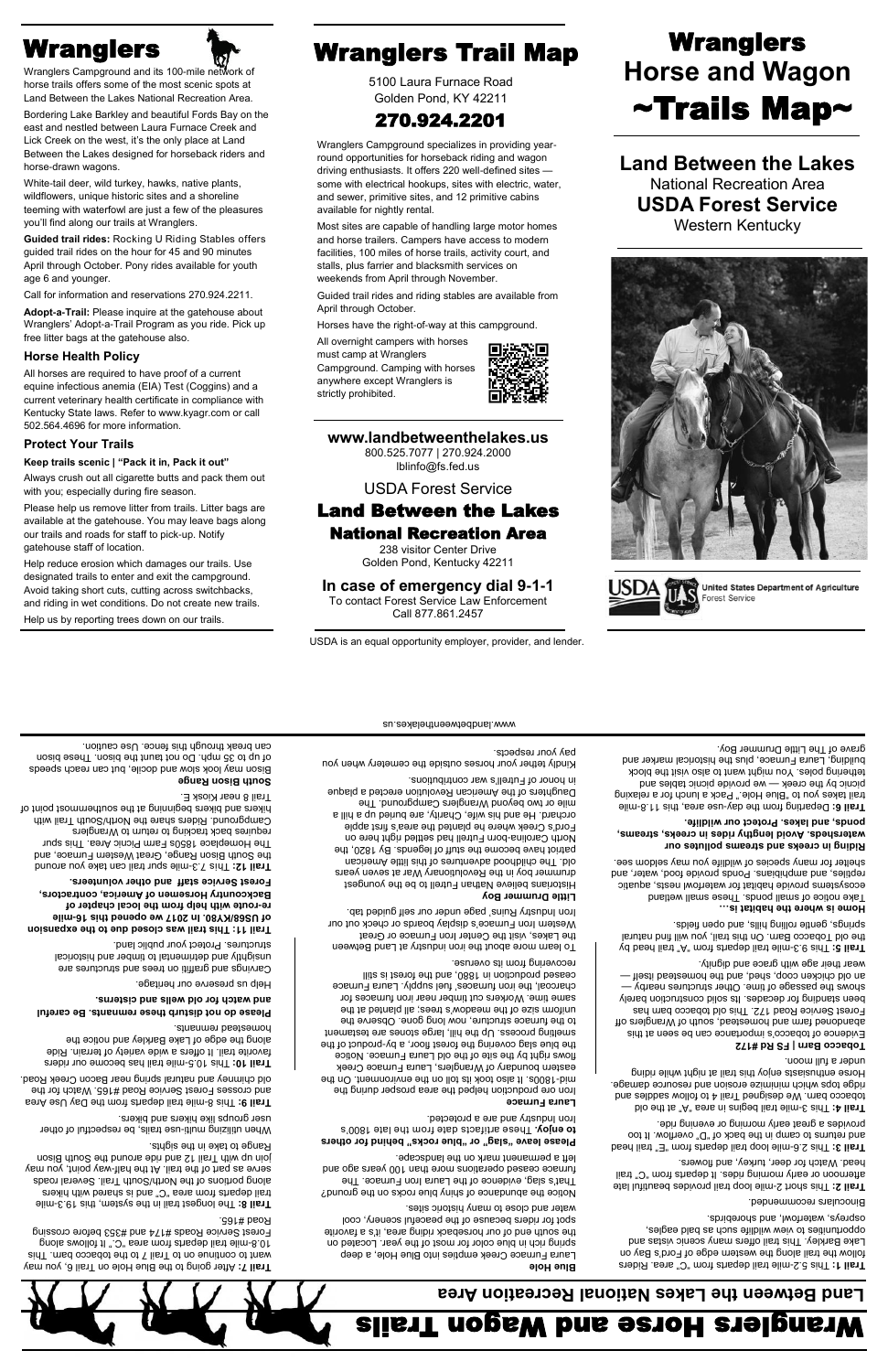## Wranglers Horse and Wagon Trails

## **Land Between the Lakes National Recreation Area**

**Trail 1:** This 5.2-mile trail departs from "C" area. Riders follow the trail along the western edge of Ford's Bay on Lake Barkley. This trail offers many scenic vistas and opportunities to view wildlife such as bald eagles, ospreys, waterfowl, and shorebirds.

#### Binoculars recommended.

**Trail 2:** This short 2-mile loop trail provides beautiful late afternoon or early morning rides. It departs from "C" trail head. Watch for deer, turkey, and flowers.

**Trail 3:** This 2.6-mile loop trail departs from "E" trail head and returns to camp in the back of "D" overflow. It too provides a great early morning or evening ride.

**Trail 4:** This 3-mile trail begins in area "A" at the old tobacco barn. We designed Trail 4 to follow saddles and ridge tops which minimize erosion and resource damage. Horse enthusiasts enjoy this trail at night while riding under a full moon.

#### **Tobacco Barn | FS Rd #172**

Evidence of tobacco's importance can be seen at this abandoned farm and homestead, south of Wranglers off Forest Service Road 172. This old tobacco barn has been standing for decades. Its solid construction barely shows the passage of time. Other structures nearby an old chicken coop, shed, and the homestead itself wear their age with grace and dignity.

**Trail 5:** This 9.3-mile trail departs from "A" trail head by the old Tobacco Barn. On this trail, you will find natural springs, gentle rolling hills, and open fields.

#### **Home is where the habitat is…**

Take notice of small ponds. These small wetland ecosystems provide habitat for waterfowl nests, aquatic reptiles, and amphibians. Ponds provide food, water, and shelter for many species of wildlife you may seldom see.

#### **Riding in creeks and streams pollutes our watersheds. Avoid lengthy rides in creeks, streams, ponds, and lakes. Protect our wildlife.**

**Trail 6:** Departing from the day-use area, this 11.8-mile trail takes you to "Blue Hole." Pack a lunch for a relaxing picnic by the creek — we provide picnic tables and tethering poles. You might want to also visit the block building, Laura Furnace, plus the historical marker and grave of The Little Drummer Boy.

#### **Blue Hole**

Laura Furnace Creek empties into Blue Hole, a deep spring rich in blue color for most of the year. Located on the south end of our horseback riding area, it's a favorite spot for riders because of the peaceful scenery, cool water and close to many historic sites.

Notice the abundance of shiny blue rocks on the ground? That's slag, evidence of the Laura Iron Furnace. The furnace ceased operations more than 100 years ago and left a permanent mark on the landscape.

**Please leave "slag" or "blue rocks" behind for others to enjoy.** These artifacts date from the late 1800's Iron Industry and are a protected.

#### **Laura Furnace**

Iron ore production helped the area prosper during the mid-1800s. It also took its toll on the environment. On the eastern boundary of Wranglers, Laura Furnace Creek flows right by the site of the old Laura Furnace. Notice the blue slag covering the forest floor, a by-product of the smelting process. Up the hill, large stones are testament to the furnace structure, now long gone. Observe the uniform size of the meadow's trees; all planted at the same time. Workers cut timber near iron furnaces for charcoal, the iron furnaces' fuel supply. Laura Furnace ceased production in 1880, and the forest is still recovering from its overuse.

To learn more about the iron industry at Land Between the Lakes, visit the Center Iron Furnace or Great Western Iron Furnace's display boards or check out our Iron Industry Ruins' page under our self guided tab.

#### **Little Drummer Boy**

Historians believe Nathan Futrell to be the youngest drummer boy in the Revolutionary War at seven years old. The childhood adventures of this little American patriot have become the stuff of legends. By 1820, the North Carolina-born Futrell had settled right here on Ford's Creek where he planted the area's first apple orchard. He and his wife, Charity, are buried up a hill a mile or two beyond Wranglers Campground. The Daughters of the American Revolution erected a plaque in honor of Futrell's war contributions.

Kindly tether your horses outside the cemetery when you pay your respects.

**Trail 7:** After going to the Blue Hole on Trail 6, you may want to continue on to Trail 7 to the tobacco barn. This 10.8-mile trail departs from area "C." It follows along Forest Service Roads #174 and #353 before crossing Road #165.

**Trail 8:** The longest trail in the system, this 19.3-mile trail departs from area "C" and is shared with hikers along portions of the North/South Trail. Several roads serve as part of the trail. At the half-way point, you may join up with Trail 12 and ride around the South Bison Range to take in the sights.

When utilizing multi-use trails, be respectful of other user groups like hikers and bikers.

**Trail 9:** This 8-mile trail departs from the Day Use Area and crosses Forest Service Road #165. Watch for the old chimney and natural spring near Bacon Creek Road.

**Trail 10:** This 10.5-mile trail has become our riders favorite trail. It offers a wide variety of terrain. Ride along the edge of Lake Barkley and notice the homestead remnants.

#### **Please do not disturb these remnants. Be careful and watch for old wells and cisterns.**

Help us preserve our heritage.

Carvings and graffiti on trees and structures are unsightly and detrimental to timber and historical structures. Protect your public land.

**Trail 11: This trail was closed due to the expansion of US68/KY80. In 2017 we opened this 16-mile re-route with help from the local chapter of Backcountry Horsemen of America, contractors, Forest Service staff and other volunteers.**

**Trail 12:** This 7.3-mile spur trail can take you around the South Bison Range, Great Western Furnace, and The Homeplace 1850s Farm Picnic Area. This spur requires back tracking to return to Wranglers Campground. Riders share the North/South Trail with hikers and bikers beginning at the southernmost point of Trail 8 near Kiosk E.

#### **South Bison Range**

Bison may look slow and docile, but can reach speeds of up to 35 mph. Do not taunt the bison. These bison can break through this fence. Use caution.